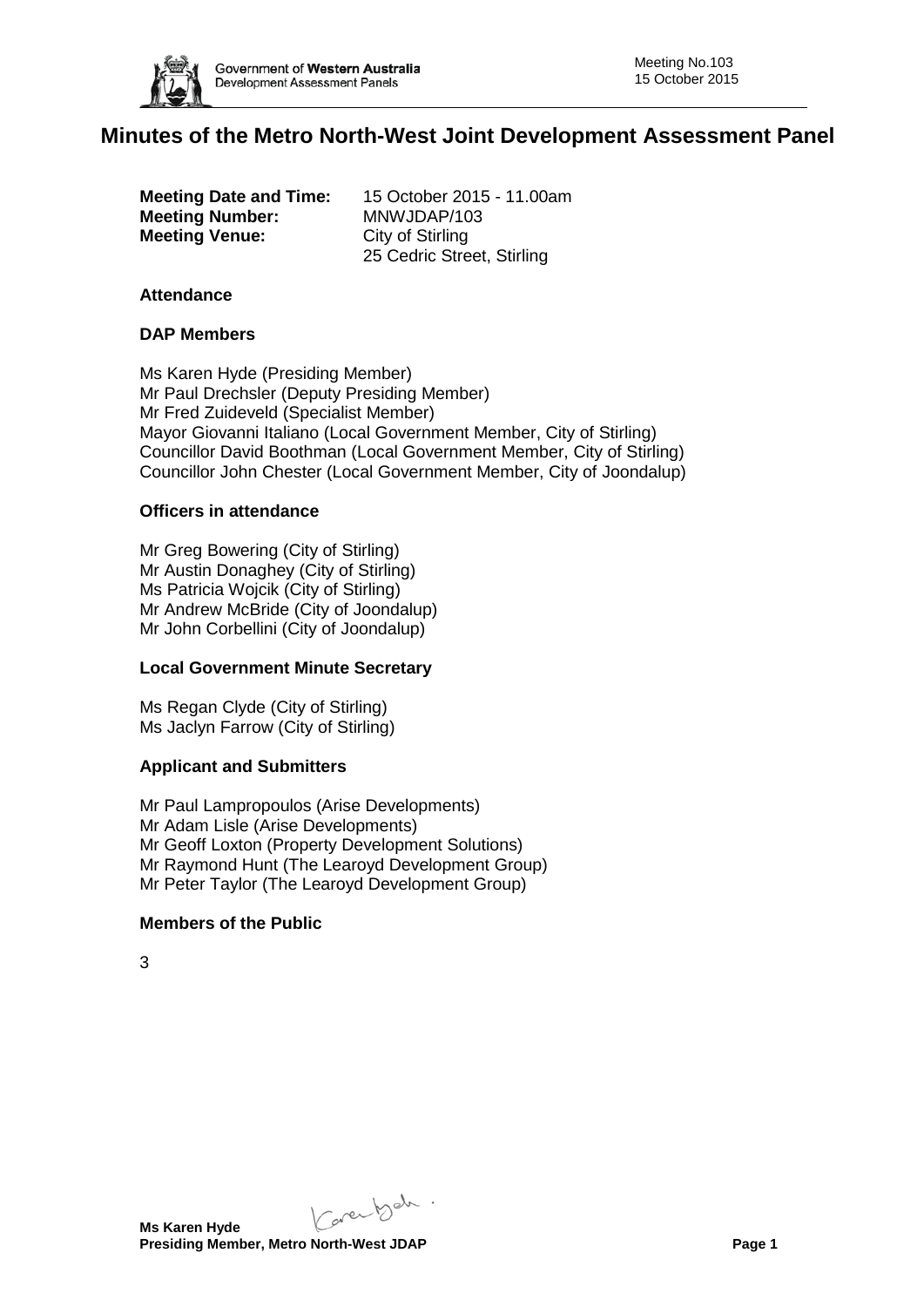

# **1. Declaration of Opening**

The Presiding Member, Ms Karen Hyde declared the meeting open at 11.02am on Thursday, 15 October 2015 and acknowledged the past and present traditional owners and custodians of the land on which the meeting was being held.

The Presiding Member announced the meeting would be run in accordance with the *Development* Assessment *Panel Standing Orders 2012* under the *Planning and Development (Development Assessment Panels) Regulations 2011*.

The Presiding Member advised that the meeting is being audio recorded in accordance with Section 5.16 of the Standing Orders 2012; No Recording of Meeting, which states: *'A person must not use any electronic, visual or audio recording device or instrument to record the proceedings of the DAP meeting unless the Presiding Member has given permission to do so.'* The Presiding Member granted permission for the minute taker to record proceedings for the purpose of the minutes only.

### **2. Apologies**

Councillor Liam Gobbert (Local Government Member, City of Joondalup)

### **3. Members on Leave of Absence**

Nil

### **4. Noting of Minutes**

Minutes of the Metro North-West JDAP meeting No.101 held on 24 September 2015 and meeting No.102 held on 1 October 2015 were noted by DAP members.

# **5. Declarations of Due Consideration**

All members declared that they had duly considered the documents.

#### **6. Disclosure of Interests**

Nil

# **PROCEDURAL MOTION**

**Moved by:** Ms Karen Hyde **Seconded by:** Mr Paul Drechsler

That Item 10.1 be considered prior to Item 7.

# **The Procedural Motion was put and CARRIED UNANIMOUSLY**

Karenbeh.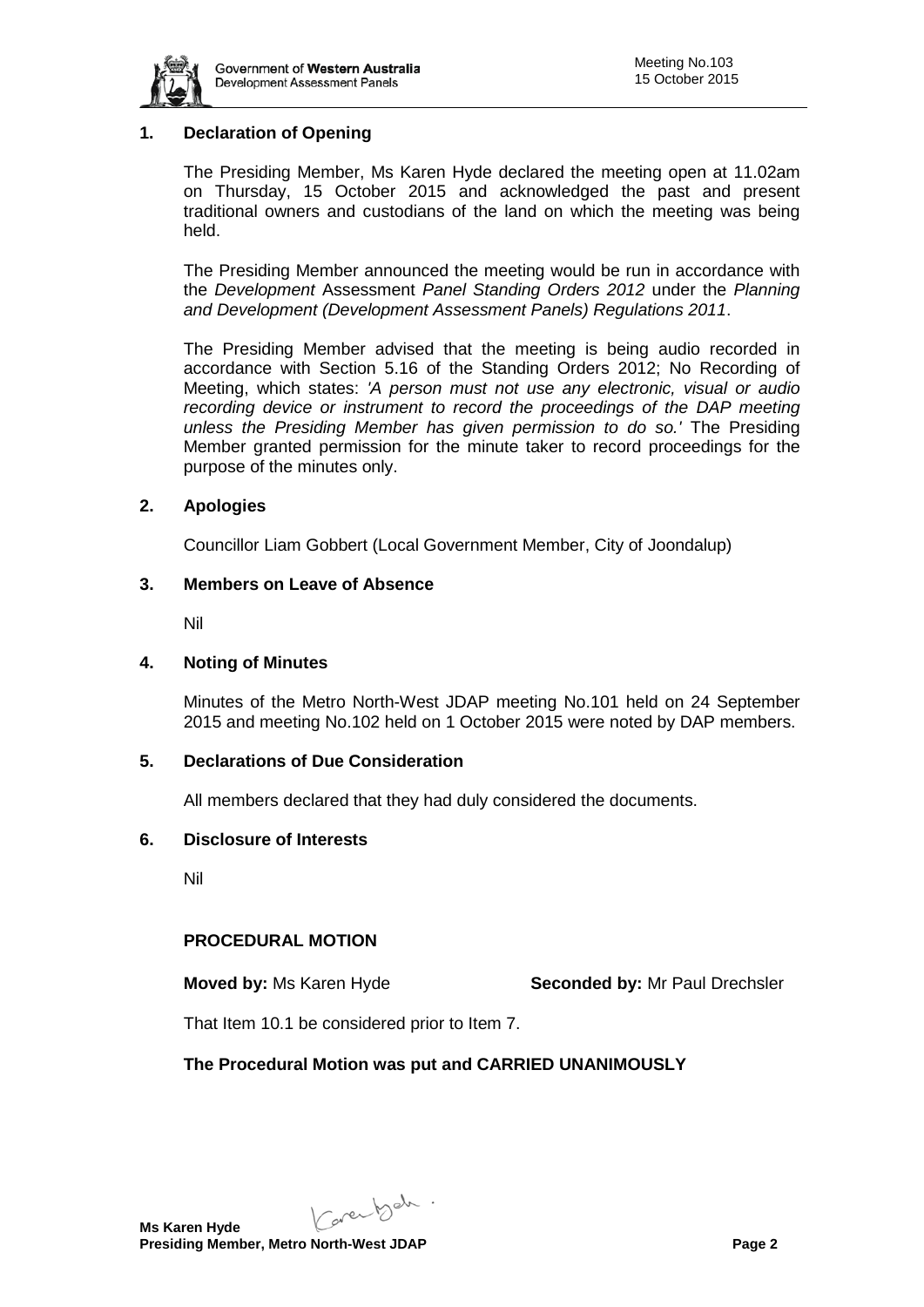

# **7. Deputations and Presentations**

**7.1** Mr Peter Taylor (The Learoyd Development Group) addressed the DAP for the application at Item 8.1.

### **8. Form 1 - Responsible Authority Reports – DAP Application**

| 8.1 | Property Location:          | Lot 964, House Number 204, Walcott Street,     |
|-----|-----------------------------|------------------------------------------------|
|     |                             | Mount Lawley                                   |
|     | <b>Application Details:</b> | Mixed Use Development - 11 Multiple Dwellings, |
|     |                             | 6 Offices, and 1 Restaurant                    |
|     | Applicant:                  | The Learoyd Development Group                  |
|     | Owner:                      | Raymond Hunt and Peter Taylor                  |
|     | Responsible authority:      | City of Stirling                               |
|     | DoP File No:                | DAP/15/00736                                   |
|     |                             |                                                |

### **REPORT RECOMMENDATION / PRIMARY MOTION**

**Moved by:** Mayor Giovanni Italiano **Seconded by:** Cr David Boothman

That the Metro North-West JDAP resolves to:-

**Approve** DAP Application reference DAP/15/00736 and accompanying plans (Attachment 1) for 11 Multiple Dwellings, Six Offices, and One Restaurant in accordance with Clause 10.3 of the City of Stirling Local Planning Scheme No.3, subject to the following conditions:-

#### **Conditions**

- 1. No permanent structures (existing or proposed) are to be located within the road reserve.
- 2. The land owner agrees to remove the encroaching parts of the development at such time as the reserved land is required for the upgrading of Walcott Street at their own expense (if required).
- 3. Prior to commencement of works, the land owner is to enter into a deed of agreement with the WAPC that the presence of the development on the road reserve, any improvements made to, or loss of amenity, shall not be taken into consideration in determining any land acquisition cost or compensation that may be payable by Council or the WAPC, and the land owner also agrees to remove the development on the road reserve at their own cost at the time the reserved land is required for the upgrading of Walcott Street. The agreement is to be notified on the Certificate of Title.
- 4. Unless otherwise specified all costs of and incidental to the satisfaction of these conditions must be paid by the owner including, without limitation, the City's legal costs and all registration fees and stamp duty (if any) and shall be prepared by the City or WAPC's nominated legal representatives.
- 5. At no time is there to be a balcony or awning located above the constructed carriageway for Walcott Street.

Karenbeh. **Ms Karen Hyde**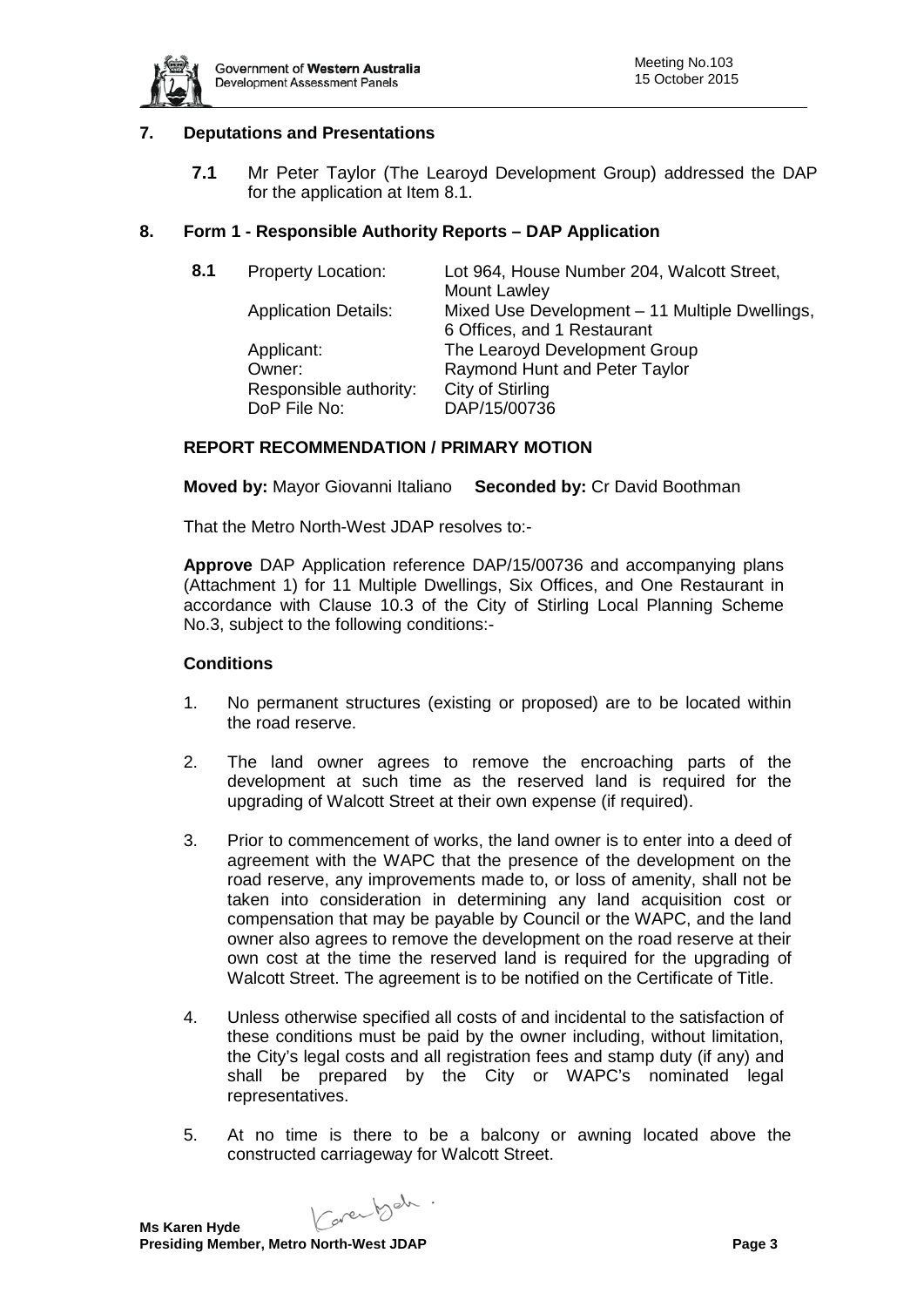- - 6. A Site Management Plan shall be submitted to the satisfaction of the City of Stirling prior to commencement of works. The Site Management Plan shall address dust, noise, waste management, storage of materials, traffic and site safety/security. The Site Management Plan is to be complied with for the duration of the construction of the development.
	- 7. A Noise Management Plan from a qualified acoustic (noise) consultant is required to the satisfaction of the City's Health and Compliance Business Unit prior to the issue of a building permit. The report is to identify potential noise impacts and control measures from plant equipment, essential services, air conditioning units, noise from people's activities from balconies, vehicle noise, operation of the café, to minimise impact on the residents in the development/neighbouring properties.
	- 8. A Waste Management Plan to be provided to the satisfaction of the City of Stirling, prior to commencement of development. Servicing of all waste bins is to be to the satisfaction of the City's Waste Services Business Unit, or as otherwise agreed in the Waste Management Plan.
	- 9. Parking bays within Learoyd Street verge are to be designed and constructed to the satisfaction of the City of Stirling at the applicant's expense, prior to occupation of the development. Full detailed design plans to be submitted for approval prior to commencement of development.
	- 10. The proposed crossover/s shall be designed and constructed in accordance with the City's Crossover Policy, prior to occupation of the development.
	- 11. Redundant crossovers are to be removed and the verge and footpath are to be reinstated to the satisfaction of the City prior to the completion of development.
	- 12. The levels of the proposed parking areas are to comply with AS/NZS2890.1:2004, and match the existing verge levels, to the satisfaction of the City.
	- 13. No walls, letterboxes or fences above 0.75 metres in height to be constructed within the 1.5 metres of where;
		- I. walls, letterboxes or fences adjoin vehicular access points to the site, or
		- II. a driveway meets a public street,
	- 14. All off street parking to be available during business hours for all customers and staff.
	- 15. Vehicular parking, manoeuvering and circulation areas indicated on the approved plan being sealed and drained to the satisfaction of the City and the parking spaces being marked out and maintained in good repair.
	- 16. All driveways, parking and manoeuvering areas are to be constructed of brick paving, drained and maintained to the City's satisfaction. Alternative finishes such as concrete or bitumen are acceptable if it has a decorative type finish to the satisfaction of the City.

Caren bah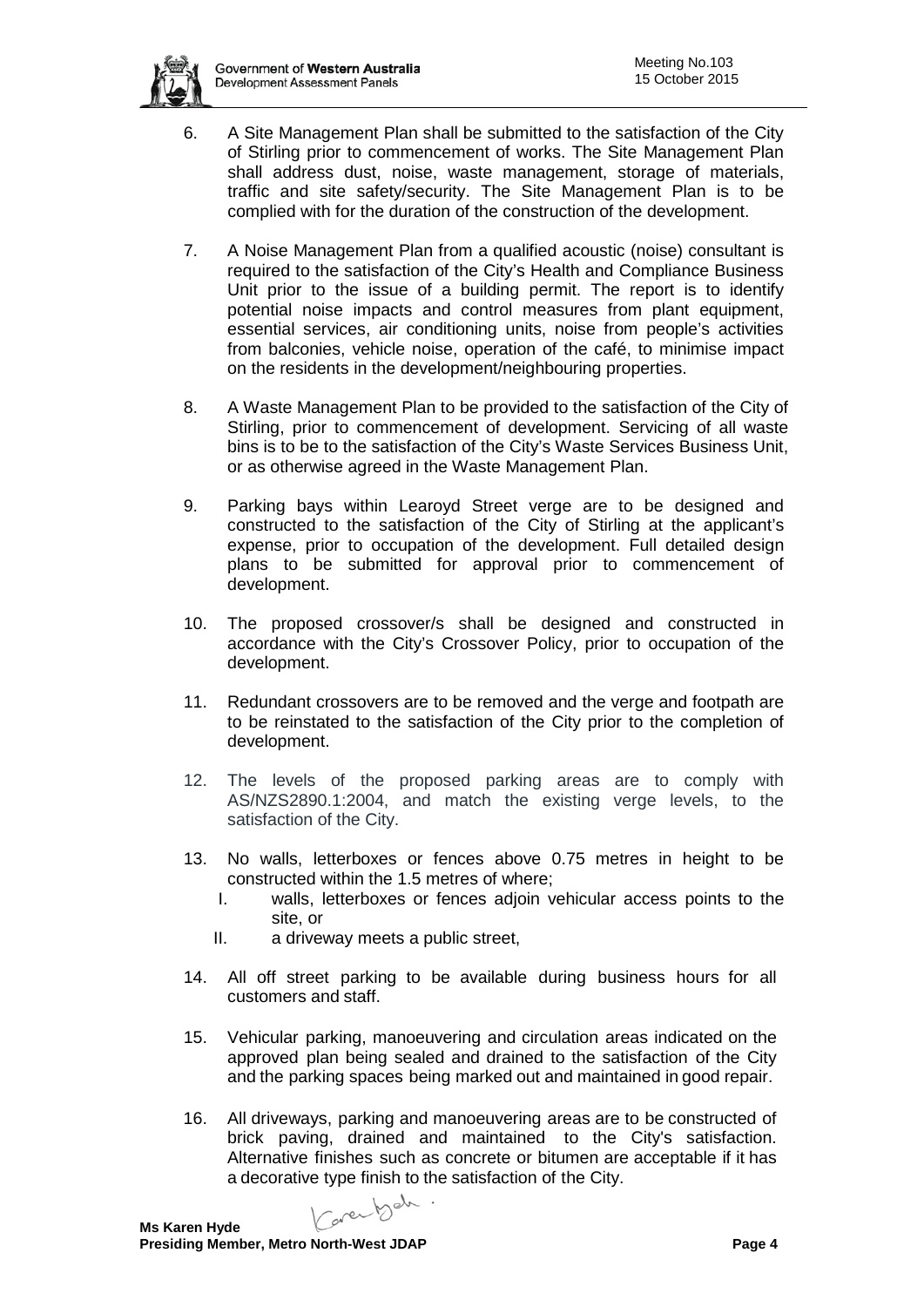

- 17. All bicycle parking facilities are to comply with AS2890.3 Part 3.
- 18. Awnings to have minimum clearance of 2.7m above the finished footpath level, and are to extend the whole length of the Walcott Street frontage.
- 19. Each residential unit is to have at least one outdoor living area with a minimum floor area of 10.0m² and a minimum dimension of 2.4m.
- 20. No goods or materials being stored, either temporarily or permanently, in the parking or landscape areas or within access driveways. All goods and materials are to be stored within the buildings or storage yards, where provided.
- 21. The surface of a boundary wall facing a neighbour shall be to the satisfaction of the City and be of a finished standard such as face brick, rendered and painted masonry or the like. The required works are to completed prior to occupation of the development.
- 22. All boundary fencing behind the front setback line is to accord with the provisions of the City's Local Laws pertaining to the provision of a sufficient fence.
- 23. Stormwater from all roofed and paved areas to be collected and contained on site.
- 24. Landscaping within the road reserve, and specifically the provision of street trees where appropriate, is to be undertaken at the applicants expense to the satisfaction of the City's Engineering Design and Parks & Reserves Business Units prior to the completion of the development.
- 25. Signage shown on the submitted plans does not form of this approval. A separate development application will be required prior to the erection of any signs.
- 26. Mechanical clothes dryers shall be provided within all multiple dwellings.
- 27. A schedule of all external colours and materials is to be submitted to the satisfaction of the City of Stirling Approvals Business Unit prior to the commencement of works.

#### **Advice Notes**

1. The applicants are advised to contact the WAPC Land Dealings Coordinator at the Department for Planning should they wish to discuss the formulation of a deed of agreement for the temporary use of the road reserve.

Karenbeh.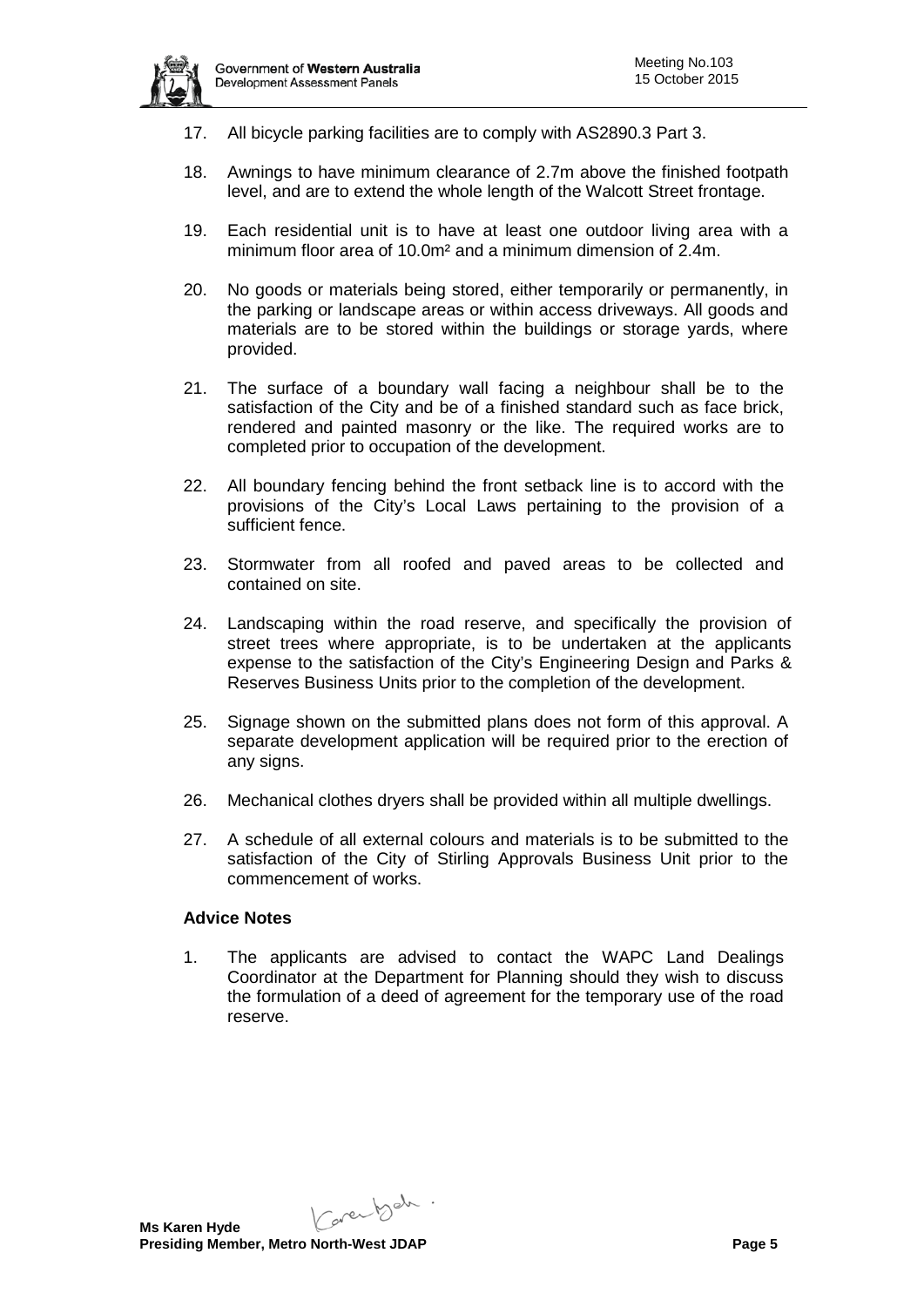

# **AMENDING MOTION**

**Moved by:** Cr David Boothman **Seconded by:** Mayor Giovanni Italiano

Condition 25 - insert the word "part" between the word "form" and the word "of".

# **The Amending Motion was put and CARRIED UNANIMOUSLY**

# **AMENDING MOTION**

**Moved by:** Mr Fred Zuideveld **Seconded by:** Mr Paul Drechsler

Condition 14 - Insert the word "commercial" between the word "street" and the word "parking".

# **The Amending Motion was put and CARRIED UNANIMOUSLY**

# **PRIMARY MOTION (AS AMENDED)**

**Moved by:** Mayor Giovanni Italiano **Seconded by:** Cr David Boothman

That the Metro North-West JDAP resolves to:-

**Approve** DAP Application reference DAP/15/00736 and accompanying plans (Attachment 1) for 11 Multiple Dwellings, Six Offices, and One Restaurant in accordance with Clause 10.3 of the City of Stirling Local Planning Scheme No.3, subject to the following conditions:-

# **Conditions**

- 1. No permanent structures (existing or proposed) are to be located within the road reserve.
- 2. The land owner agrees to remove the encroaching parts of the development at such time as the reserved land is required for the upgrading of Walcott Street at their own expense (if required).
- 3. Prior to commencement of works, the land owner is to enter into a deed of agreement with the WAPC that the presence of the development on the road reserve, any improvements made to, or loss of amenity, shall not be taken into consideration in determining any land acquisition cost or compensation that may be payable by Council or the WAPC, and the land owner also agrees to remove the development on the road reserve at their own cost at the time the reserved land is required for the upgrading of Walcott Street. The agreement is to be notified on the Certificate of Title.
- 4. Unless otherwise specified all costs of and incidental to the satisfaction of these conditions must be paid by the owner including, without limitation, the City's legal costs and all registration fees and stamp duty (if any) and shall be prepared by the City or WAPC's nominated legal representatives.

Carentsch.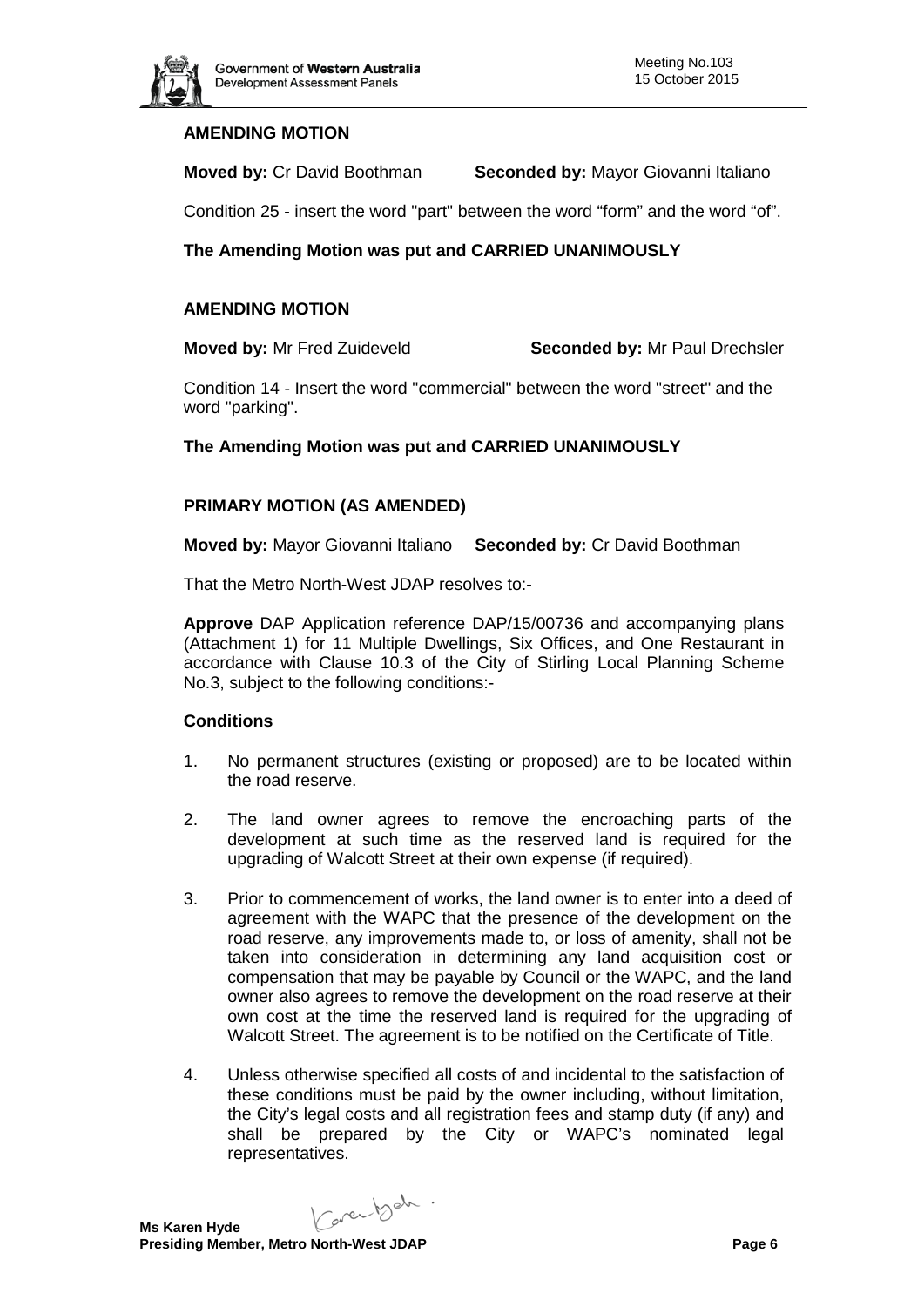

- 5. At no time is there to be a balcony or awning located above the constructed carriageway for Walcott Street.
- 6. A Site Management Plan shall be submitted to the satisfaction of the City of Stirling prior to commencement of works. The Site Management Plan shall address dust, noise, waste management, storage of materials, traffic and site safety/security. The Site Management Plan is to be complied with for the duration of the construction of the development.
- 7. A Noise Management Plan from a qualified acoustic (noise) consultant is required to the satisfaction of the City's Health and Compliance Business Unit prior to the issue of a building permit. The report is to identify potential noise impacts and control measures from plant equipment, essential services, air conditioning units, noise from people's activities from balconies, vehicle noise, operation of the café, to minimise impact on the residents in the development/neighbouring properties.
- 8. A Waste Management Plan to be provided to the satisfaction of the City of Stirling, prior to commencement of development. Servicing of all waste bins is to be to the satisfaction of the City's Waste Services Business Unit, or as otherwise agreed in the Waste Management Plan.
- 9. Parking bays within Learoyd Street verge are to be designed and constructed to the satisfaction of the City of Stirling at the applicant's expense, prior to occupation of the development. Full detailed design plans to be submitted for approval prior to commencement of development.
- 10. The proposed crossover/s shall be designed and constructed in accordance with the City's Crossover Policy, prior to occupation of the development.
- 11. Redundant crossovers are to be removed and the verge and footpath are to be reinstated to the satisfaction of the City prior to the completion of development.
- 12. The levels of the proposed parking areas are to comply with AS/NZS2890.1:2004, and match the existing verge levels, to the satisfaction of the City.
- 13. No walls, letterboxes or fences above 0.75 metres in height to be constructed within the 1.5 metres of where;
	- I. walls, letterboxes or fences adjoin vehicular access points to the site, or
	- II. a driveway meets a public street,
- 14. All off street commercial parking to be available during business hours for all customers and staff.
- 15. Vehicular parking, manoeuvering and circulation areas indicated on the approved plan being sealed and drained to the satisfaction of the City and the parking spaces being marked out and maintained in good repair.

Karenbeh.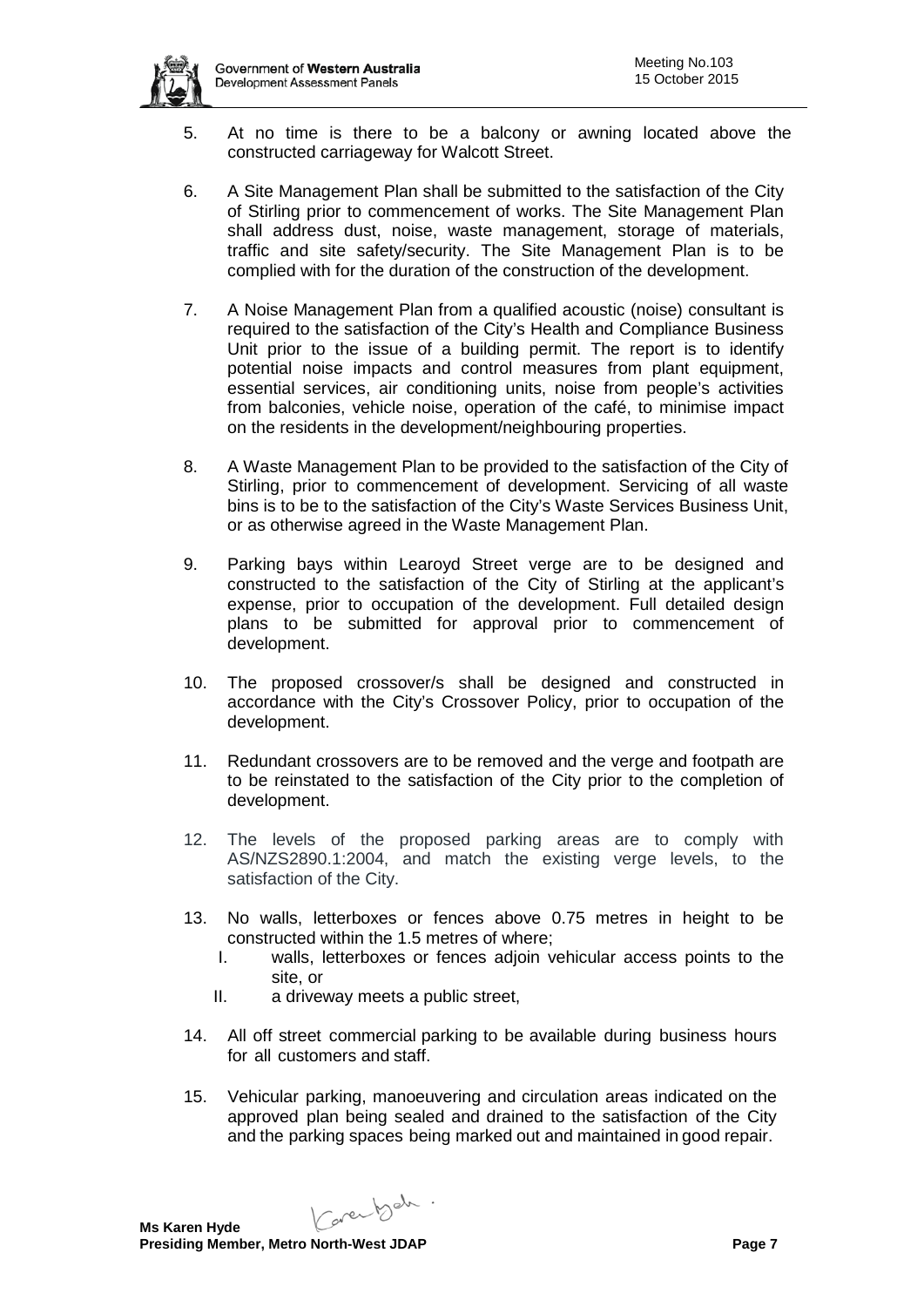

- 16. All driveways, parking and manoeuvering areas are to be constructed of brick paving, drained and maintained to the City's satisfaction. Alternative finishes such as concrete or bitumen are acceptable if it has a decorative type finish to the satisfaction of the City.
- 17. All bicycle parking facilities are to comply with AS2890.3 Part 3.
- 18. Awnings to have minimum clearance of 2.7m above the finished footpath level, and are to extend the whole length of the Walcott Street frontage.
- 19. Each residential unit is to have at least one outdoor living area with a minimum floor area of 10.0m² and a minimum dimension of 2.4m.
- 20. No goods or materials being stored, either temporarily or permanently, in the parking or landscape areas or within access driveways. All goods and materials are to be stored within the buildings or storage yards, where provided.
- 21. The surface of a boundary wall facing a neighbour shall be to the satisfaction of the City and be of a finished standard such as face brick, rendered and painted masonry or the like. The required works are to completed prior to occupation of the development.
- 22. All boundary fencing behind the front setback line is to accord with the provisions of the City's Local Laws pertaining to the provision of a sufficient fence.
- 23. Stormwater from all roofed and paved areas to be collected and contained on site.
- 24. Landscaping within the road reserve, and specifically the provision of street trees where appropriate, is to be undertaken at the applicants expense to the satisfaction of the City's Engineering Design and Parks & Reserves Business Units prior to the completion of the development.
- 25. Signage shown on the submitted plans does not form part of this approval. A separate development application will be required prior to the erection of any signs.
- 26. Mechanical clothes dryers shall be provided within all multiple dwellings.
- 27. A schedule of all external colours and materials is to be submitted to the satisfaction of the City of Stirling Approvals Business Unit prior to the commencement of works.

# **Advice Notes**

1. The applicants are advised to contact the WAPC Land Dealings Coordinator at the Department for Planning should they wish to discuss the formulation of a deed of agreement for the temporary use of the road reserve.

#### **The Primary Motion (as amended) was put and CARRIED UNANIMOUSLY**

Carentsch.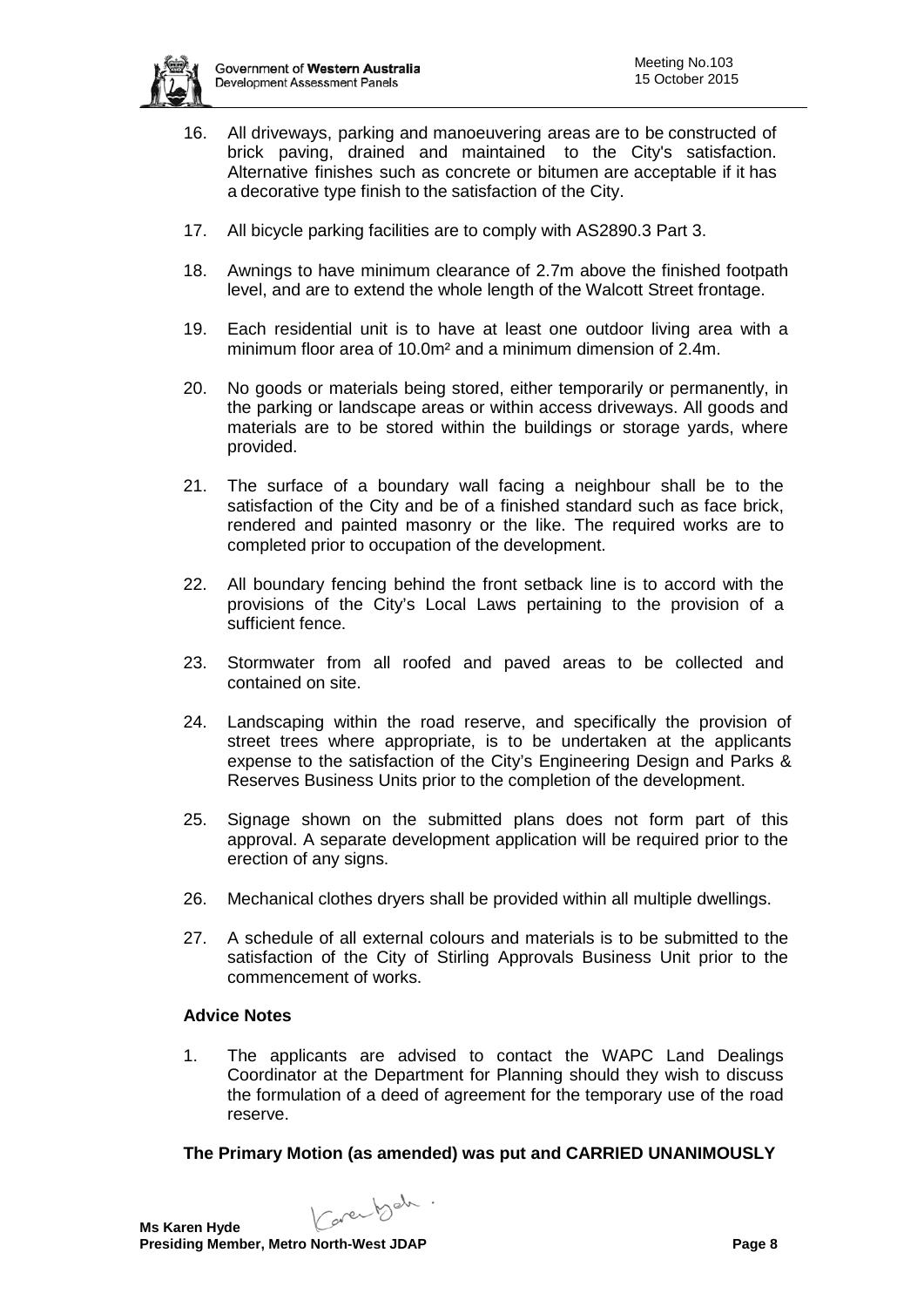

# **9. Form 2 – Responsible Authority Reports - Amending or cancelling DAP development approval**

Nil

# **10. Appeals to the State Administrative Tribunal**

| 10.1 | <b>Property Location:</b>              | Lot 811, House Number 3, Sundew Rise,<br>Joondalup                                  |
|------|----------------------------------------|-------------------------------------------------------------------------------------|
|      | <b>Application Details:</b>            | Modifications to approved showroom, office and<br>take-away food outlet development |
|      | Applicant:                             | Geoff Loxton of Property Development Solutions                                      |
|      | Owner:                                 | Arise Joondalup Pty Ltd                                                             |
|      | Responsible authority:<br>DoP File No: | City of Joondalup<br>DP/12/00582                                                    |
|      |                                        |                                                                                     |

### **REPORT RECOMMENDATION / PRIMARY MOTION**

**Moved by: Councillor Chester <b>Seconded by:** Ms Hyde

That the Metro North-West JDAP resolves to:-

That the Metro North-West Joint Development Assessment Panel, pursuant to section 31 of the *State Administrative Tribunal Act 2004* in respect of SAT application DR 238 of 2015, resolves to:-

**Reconsider and set aside** its decision dated 4 June 2015 and **Approve** DAP Application reference DP12/00582 and accompanying plans as set out in Attachment 3 in accordance with Clause 6.9 of the City of Joondalup *District Planning Scheme No.2*, subject to the following conditions:-

# **Conditions**

- 1. Low level illumination shall be used for all signage.
- 2. Illumination to all signage must not flash, pulsate or chase.
- 3. Illumination of the signage tower is only permitted between the hours of 7.00am to 10.30pm.
- 4. Pavement and road markings shall be provided at the opposing pedestrian refuge pavements located between Lots 810, House Number 9, and 811, House Number 3, Sundew Rise, specifically Buildings two and three in accordance with AS 1742.10, Manual of Uniform Traffic Control Devices.

#### **Advice notes**

- 1. All conditions and requirements detailed on the previous approval dated 29 August 2012 shall remain applicable.
- 2. All other additional signage shall be the subject of a separate Development Application.

Carentsch.